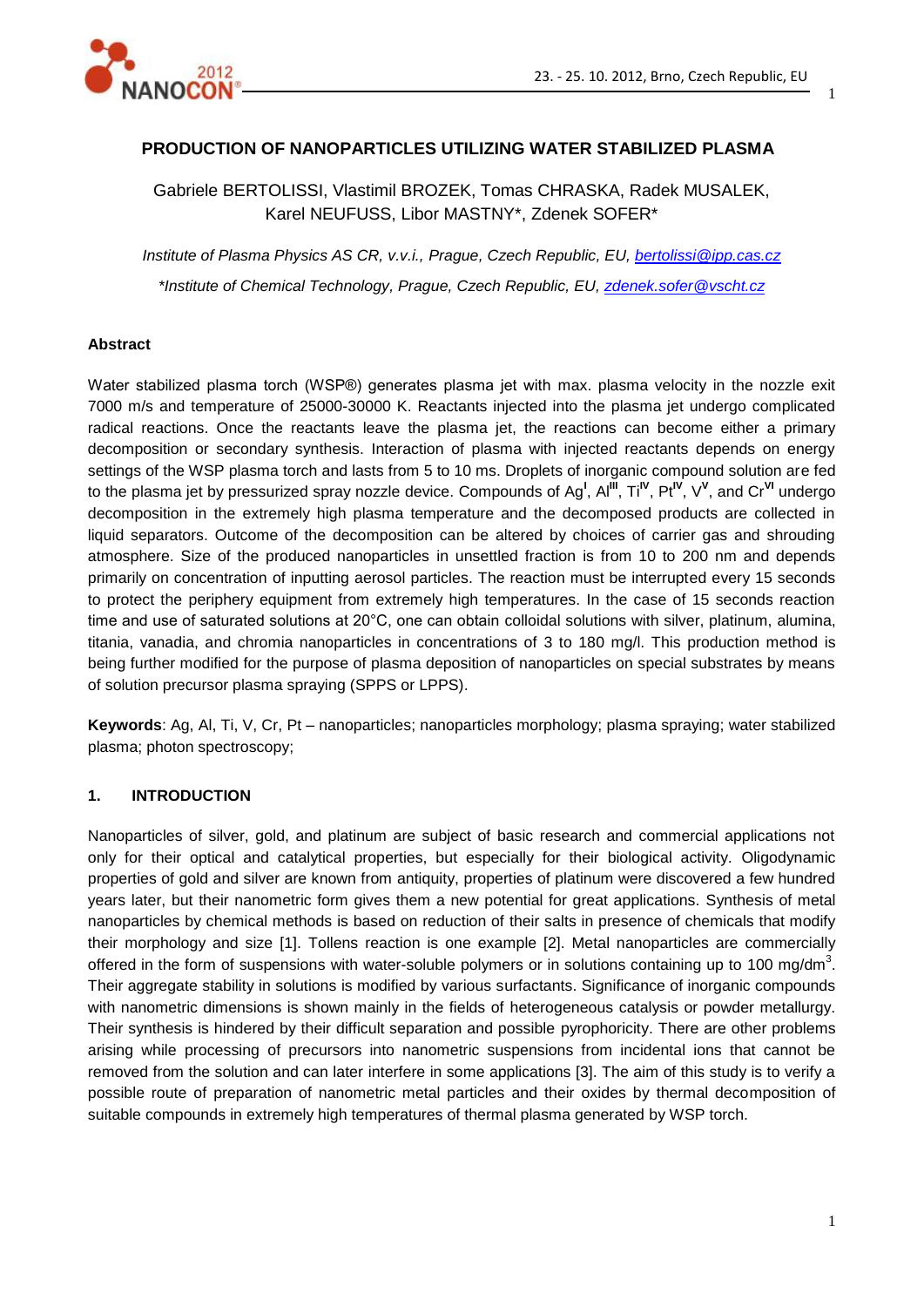

### **2. EXPERIMENTAL**

Colloidal solutions of nanoparticles of silver, platinum, and Al, Ti, V, Cr oxides were obtained using a modified equipment described in paper about Solution precursor plasma spraying (SPPS) [4]. The equipment uses a graphite tube placed in the axis of plasma jet, into which water solutions of precursors (Table 1) are fed by a graphite nozzle with adjustable diameters. Feeding of aerosol droplets was accomplished by a system of low pressure atomizer. One end of the graphite nozzle was inserted into the graphite tube in which a stream of transport gas (air or nitrogen) carried off the aerosol droplets towards a place which was exposed to the front portion of the plasma cone generated by high-power WSP torch (up to 160 kW). The temperature field in the graphite tube is 300 mm long and assumes a conical shape. The graphite nozzle orifice was placed 50 mm in front of the graphite tube orifice and the output temperature was 25 000°C. The temperature of plasma jet dropped to approximately 4000 °C in the middle of the tube where the aerosol was injected. The solvent (i.e. water) of the solution precursors was evaporated in 3 to 6 milliseconds given the plasma jet velocity of approximately 900 m/s. The precursors were then thermally decomposed (to elemental metals in case of AgNO<sub>3</sub> a H<sub>2</sub>PtCl<sub>6</sub> or to oxides in other cases), melted, spheroidized due to high surface tension, and finally rapidly condensed while coming into contact with water surface. The water was contained in a vessel (volume of 3 liters) placed 600 mm away from the output



nozzle of the generator. Construction details of the equipment/generator are shown in Fig. 1. Temperature field in individual equipment parts was monitored by thermal camera Micro-Epsilon TIM 160.

**Fig.1** Overall view of the apparatus, detail of the graphite nozzles and picture of the ongoing experiment of plasma atomization

| Characteristic of the precursors and its thermal plasma treatment products<br>Tab. 1. |                          |                                         |                        |                                |                              |                                  |                                |
|---------------------------------------------------------------------------------------|--------------------------|-----------------------------------------|------------------------|--------------------------------|------------------------------|----------------------------------|--------------------------------|
|                                                                                       | Ag                       | Ag                                      | Pt                     | AI                             | Τi                           | v                                | Cr                             |
| precursor                                                                             | AgNO <sub>3</sub>        | AgNO <sub>3</sub>                       | $H_2PtCl_6$            | $\text{Al}_2(\text{SO}_4)$     | $K_2$ Ti $F_6$               | NH <sub>4</sub> VO <sub>3</sub>  | $(NH_4)_2Cr_2O_7$              |
| concentration w                                                                       | 0.1                      | 0.2                                     | 0.0025                 | 0.1                            | 0.01                         | 0.005                            | 0.3                            |
| Product<br>(XRD identification)                                                       | Ag                       | Ag                                      | Pt                     | Al <sub>2</sub> O <sub>3</sub> | $TiO2 +$<br>TiO <sub>x</sub> | $V_2O_3 +$<br>VO <sub>2</sub> VO | Cr <sub>2</sub> O <sub>3</sub> |
| lons in solution<br>µmol/l                                                            | NO <sub>3</sub><br>< 800 | NO <sub>3</sub><br>NO <sub>2</sub> < 20 | * CI, CIO <sup>*</sup> | $SO_4$ <sup>-</sup><br>< 1140  | $K^+$<br>115                 | NO <sub>3</sub>                  | NO <sub>3</sub>                |
| pH                                                                                    | 3.02                     | 3.26                                    | 3.8                    | 2.0                            | 6.3                          | 3.8                              | 3.56                           |
| Mean particle size (nm)                                                               | 19.4                     | 82.9                                    | 21.0                   | 164                            | 122.4                        | 58.7                             | 92.6                           |
| ** Colloidal product<br>concentration (mg/l)                                          | 46.9                     | 70.8                                    | 2.4                    | 180                            | 2.8                          | 0.2                              | 6.9                            |
| * only semiquant. analysis, ** After sediment filtration                              |                          |                                         |                        |                                |                              |                                  |                                |

2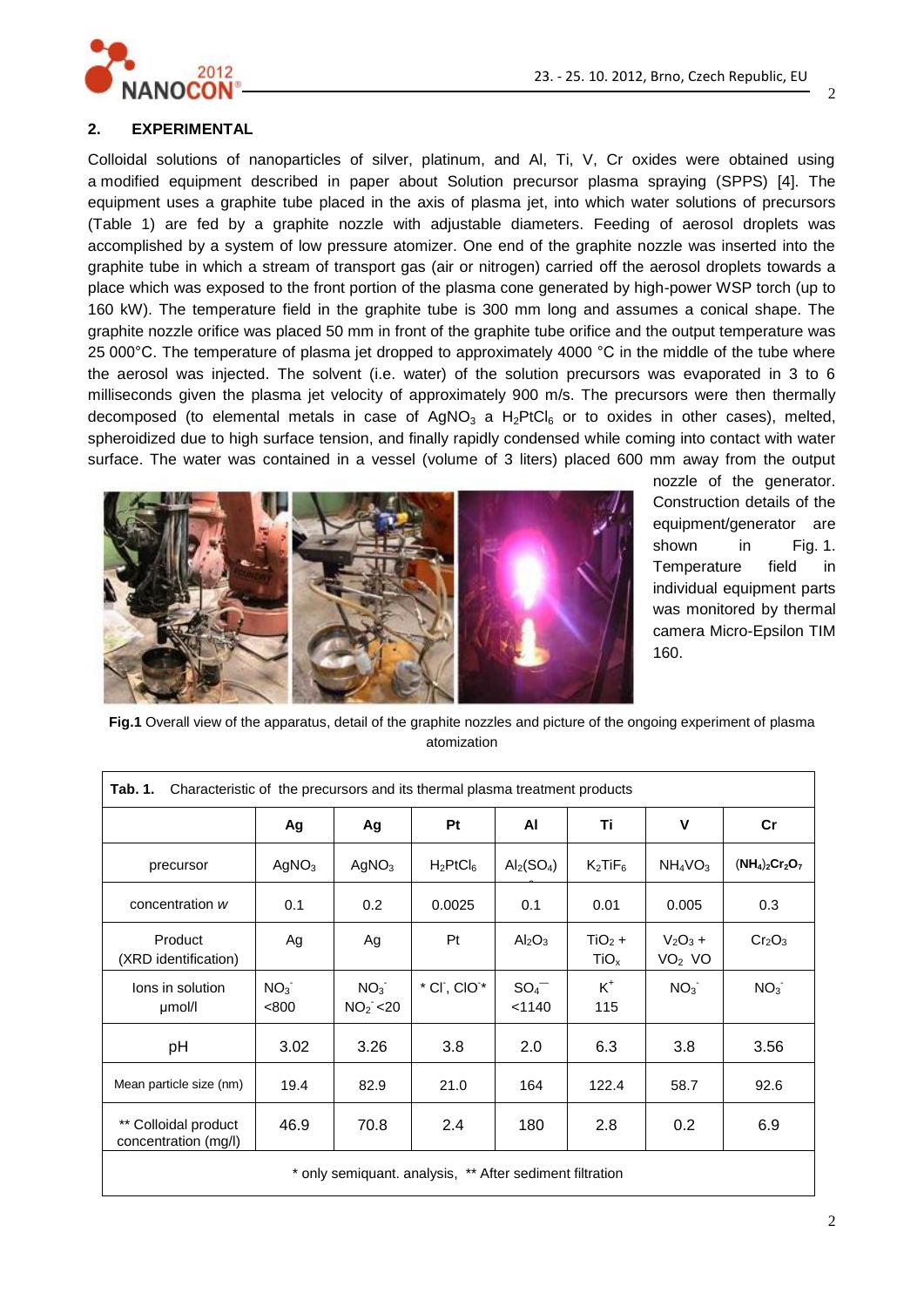

In the analytical part of this paper, the synthesized nanoparticles are studied by scanning electron microscope equipped with EDS spectrometer (SEM: Carl Zeiss SMT EVO MA 15, EDS: Bruker XFlash 5010). Analysis of dissolved compounds by AAS method was performed using a spectrometer for flame atomization technique (Spectr AA880 by Varian), the content of nitrates and nitrites was determined by spectrophotometry. pH was determined using pH-meter (Eutech Instr. pH 510). Photon correlation spectroscopy (dynamic light scattering) was used to determine size distribution of the nanoparticles. Measurement of Zeta potential was based on electroforetic mobility evaluation by means of Doppler laser microeletroporesis. The measured signal was evaluated via the Stokes-Einstein relation and correlation function. The measurement was done using He-Ne laser at a wavelength of 632.8 nm and power of 4 mW. The detector was positioned at an angle of 173° with respect to the incident laser light. This configuration minimizes signal coming from large particles (e.g. dust) and enables measurement at high concentrations. The measurement was carried out using device Zetasizer Nano ZS by Malvern.

## **3. RESULTS AND DISCUSSION**

Particles collected in the liquid collector spanned a wide size range from tens of nanometers to units of micrometers. After completion of the collecting process, the sedimented particles were separated from the clear solution by filtration using S4 frit. Micrographs of the sedimented particles (Fig. 2 and Fig. 3) show the largest particles to be of 2 - 5 µm in diameter. These large particles are mostly not spherical and their deformed shape is probably due to impacting of the molten droplets against water surface. Larger fraction of the deformed particles was found when using more concentrated solutions of precursors. Smaller particles assume regular spherical shape.

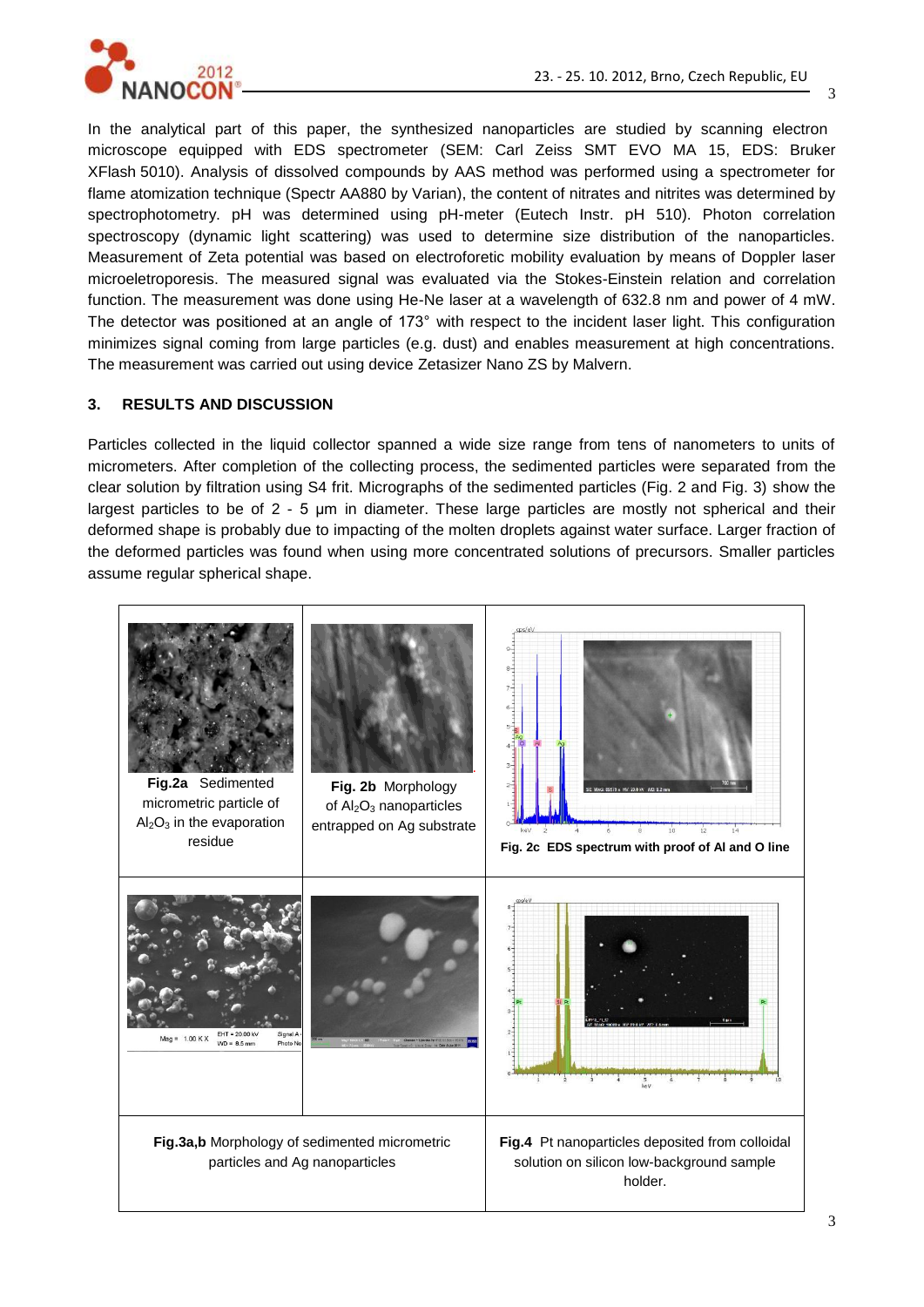

Formation of both nanoparticles and micrometric particles during one spraying session may be explained by various trajectories of solution droplets injected into the plasma jet due to their different size and velocity (momentum). Due to the very low density of water stabilized plasma (2 mol  $H<sub>2</sub>O/min$  in idealized volume of 880 – 4100 dm<sup>3</sup>), some aerosol droplets can pass through the plasma and impact the opposite wall of the heated graphite tube where they form micrometric particles. External cooling keeps the wall temperature at 1200±100°C as controlled by thermo camera. Such temperature of the inner wall is high enough to enable thermal decomposition of the dried precursor followed by local aggregation and gradual detachment of the aggregates and their fall into the water collector. Hydrodynamic and aerodynamic conditions have major influence on the process. It was shown that dilution of solutions by 10% (especially considering  $NH<sub>4</sub>VO<sub>3</sub>$  with solubility of 0.5 g/100 ml/20°C) can substantially minimize occurrence of the large particles. Detailed research of this issue from the chemical and engineering point of view will be presented in the next paper which is under preparation.

Measurement of particle size for colloidal solutions after filtering of sedimented particles is illustrated in Fig. 5. Average size of the nanoparticles may be evaluated from

$$
\phi = zr = 2 \cdot \sqrt[3]{\frac{3V}{4\pi} \frac{\rho_{\text{(sol)}W_{\text{(prec)}} m w_{\text{(prod)}}}{\rho_{\text{(prod)}m w_{\text{(prec)}}}}}
$$
\n(1)

where  $\Phi$  – diameter of particle, w – the solution concentration (wt%),  $\rho_{(sol)}$  – density of the precursor solution,  $p_{(prod)}$  – product density; mw – molar mass; V – volume of the droplet of the original precursor solution produced by the spray nozzle. Volume of the droplet is significantly influenced by the surface tension of the solution. For example, higher surface tension of the  $(NH_4)_2Cr_2O_7$  solution (γ = 78.97 mNm<sup>-1</sup> as measured by stalagmometric method) provided by its higher concentration when compared to  $NH<sub>4</sub>VO<sub>3</sub>$  (surface tension of 74.56 mNm<sup>-1</sup>), results in a higher diameter of the sprayed solution droplets and therefore bigger size of the nanoparticles of the solid product (mean size 58 nm and 122 nm – see Fig. 5d).

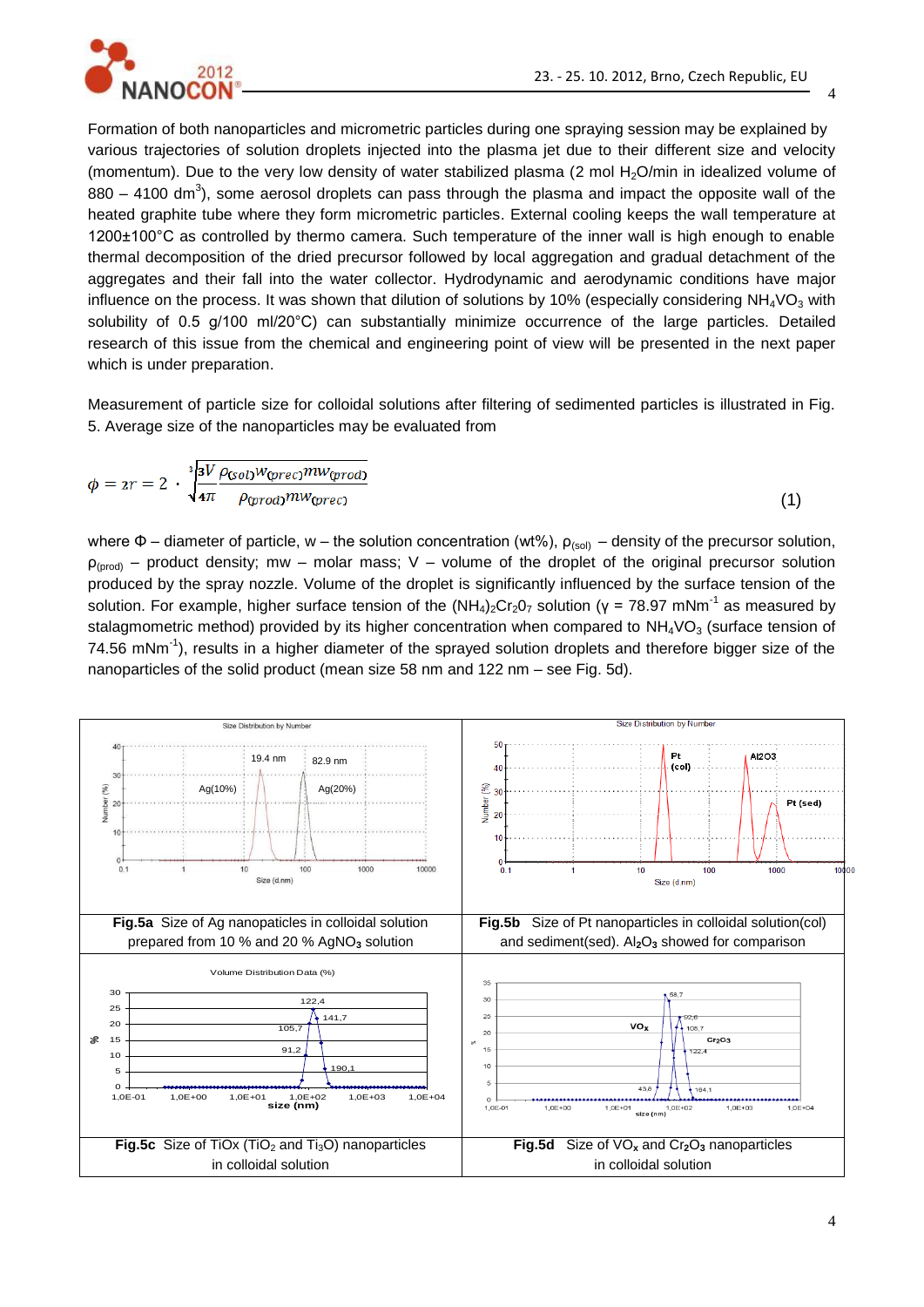

After previous measurements, the colloidal solutions were evaporated on the silicon wafer, which served also as a low-background sample holder, and subjected to XRD analysis.

In case of Ag and Pt, XRD analysis proved decomposition of their precursors on individual elements. Morphology and EDS spectra of the nanoparticles are illustrated in Fig. 2 and Fig.3. XRD analysis of the Al<sup>III</sup>,  $Ti<sup>V</sup>$ ,  $V<sup>V</sup>$  a Cr<sup>VI</sup> precursors is a subject for further research. For example, extreme thermal decomposition of aluminium sulphate in plasma leads to formation of dominant cubic gamma  $Al_2O_3$  phase with spinel structure  $Al_{2.67}O_4$  – Fd-3m instead of expected trigonal corundum which was according to the semiquantitative XRD analysis present with less than 10% of mass fraction. This phenomenon was also in the field of plasma chemistry already described in 1976 by Shirasuka [5]. From the image of sedimented micrometric products (see Fig.2a), higher amount of transparent spheroidal particles is apparent than it would correspond to the amount of non-metallic corundum phase. Assuming that the spheroidal transparent particles could be formed only from the molten aluminium oxide, spheroidization of the cubic gamma phase is a newly observed phenomenon which will be a subject of further research. The produced titanium oxide is also not homogeneous, as beside rutile, high contents of cubic TiO and suboxide Ti<sub>3</sub>O were found in the evaporation residue as well. Accordingly, decomposition of the ammonium vanadate led to the formation of multi-phase product, where besides  $V_2O_3$  also VO<sub>2</sub> and cubic VO were identified. Content of the expected V<sub>2</sub>O<sub>5</sub> was below the detection limit of the used method. Contrariwise, formation of the chromium (III) oxide ( $Cr_2O_3$ ) from the ammonium dichromate was unambiguously proved by XRD.

### **3. CONCLUSION**

Presented introductory experiments with plasmothermic decomposition of aqueous solutions of silver, platinum, aluminium, titanium, vanadium and chromium at extremely high temperatures provided several findings which will serve for further modification of nanoparticles fabrication in order to achieve even smaller particle sizes and improve process efficiency. Based on the qualitative measurements of the particles content in both coloidal solution and evaporation residue, it may be stated that stechiometric losses in the used apparatus were not higher than 5 %. Reprocessing of the undesirable oversize powders (micrometric) using chemical processing is then relatively easy. Regarding costs of energy needed to evaporate the water and its transformation to the superheated steam, we can assume known values of the water evaporation heat  $\Delta H_{evap}$  = 40,6 kJ/mol, specific heat  $c_p$  = 37,5 J/mol and typical output power of WSP system 160 kW and efficiency of 60 %, resulting in the value of 60,9 kg  $H_2O/h$ our at 1000°C. Further calculations incorporating energy needed to heat up the solid particles formed from the evaporated solution at temperatures significantly higher than their melting point or temperature of thermal decomposition are not straightforward since for so high temperature range, the thermal capacities and other thermodynamic properties have to be roughly extrapolated (if some data are available at all). However, the energy needed is comparable to the energy needed to heat the injected water. It may be therefore estimated that due to the low concentrations of the solutions, up to 60 kg of solution may be processed per hour.

Obtained results also indicate that smaller size of the produced nanoparticles may be achieved when using less concentrated solutions and that the size-concentration relation is proportional. For example when using 10 wt% AgNO<sub>3</sub> as the input solution, approximately 6 kg of AgNO<sub>3</sub> may processed per hour into nanometric particles (colloidal solution with powder size <100 nm and concentration up to 50 mg Ag/l). For the solution of 20 wt% AgNO<sub>3</sub>, content of produced colloidal nanometric particles is decreased while the amount of micrometric particles is increased. In case of platinum with 20  $\pm$  5 nm colloidal particles (see Fig.4), concentration of 2.4 mg/l was achieved and corresponding volume of particles with size above 1 μm were produced in the sediment. However, products obtained in this way always need further processing in order to stabilize the nanoparticles since due to the ageing of the solutions colloidal stability of the nanoparticles is deteriorated and their agglomeration takes place. Due to this effect, some of the suspensions showed after two months no significant amount of nanoparticles when tested by the dynamic light scattering method. It is however possible to stabilize the colloidal suspensions by surfactants modifying surface tension of the liquid and Zeta potential of the nanoparticles. Regarding the presented images obtained from the scanning